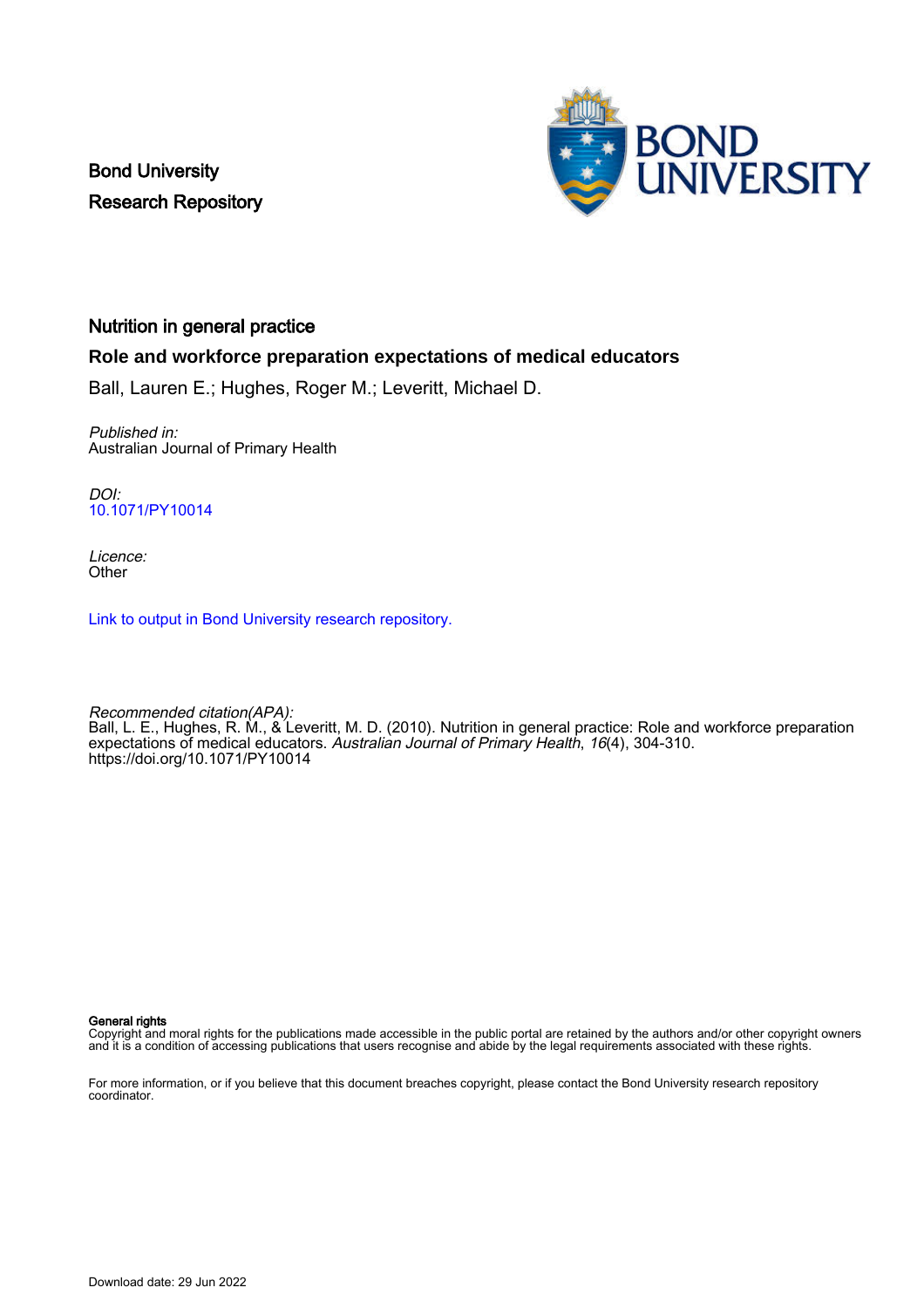# **Nutrition in General Practice: Role and workforce preparation expectations of medical educators**

## **ABSTRACT**

Nutrition advice from general practitioners is held in high regard by the general public yet the literature investigating the role of general practitioners in the provision of nutrition care is limited. This qualitative study aimed to explore the perceptions of general practice medical educators (GPMEs) regarding the role of GPs in general practice nutrition care, the competencies required by GPs to provide effective nutrition care and the learning and teaching strategies best suited to develop these competencies. Twenty medical educators from fourteen Australian and New Zealand universities participated in an individual semi-structured telephone interview, guided by an inquiry logic informed by the literature. Interviews were transcribed verbatim and thematically analysed. Medical educators identified that nutrition was an important but mostly superficially addressed component of health care in general practice. Numerous barriers to providing nutrition care in general practice were identified. These include a lack of time and associated financial disincentives, perceptions of inadequate skills in nutrition counselling associated with inadequate training, ambiguous attitudes and differing perceptions about the role of general practitioners in the provision of nutrition care. Further research is required to identify strategies to improve nutrition care and referral practices provided in the general practice setting, in order to utilise the prime position of general practitioners as gatekeepers of integrated care to the general public.

## **KEY WORDS**

General Practice, Medical Education, Nutrition, Chronic Disease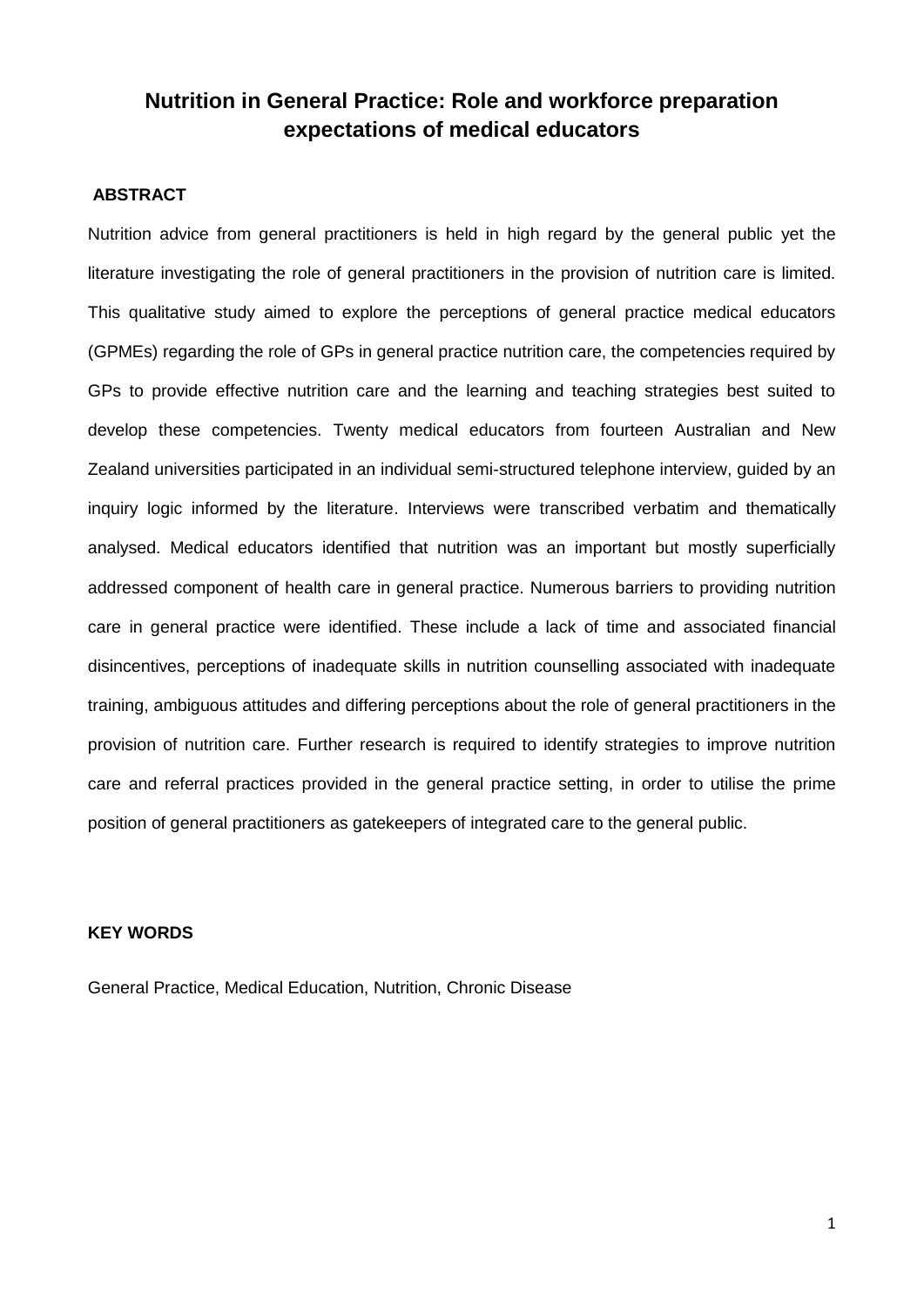#### **INTRODUCTION**

Nutrition is a cornerstone for primary care and public health in the  $21<sup>st</sup>$  century, playing an important role in health promotion and development during the lifespan and in the prevention and management of chronic disease (National Public Health Partnership, 2001; Strategic Inter-Governmental Nutrition Alliance, 2001; World Health Organisation, 2003). In the Australian context, chronic morbidity associated with obesity, Type II Diabetes Mellitus, hypertension and cardiovascular disease are the leading causes of morbidity and mortality. Aside from the individual human costs of the diet-related chronic diseases there is an enormous and escalating economic imperative to effectively prevent, manage and treat these diseases (Australian Institute of Health and Welfare, 2005, 2007a, 2007b). It is widely accepted and promoted that optimum nutrition is an essential feature of chronic disease prevention and management (National Health Priority Action Council (NHPAC), 2006; National Public Health Partnership, 2001; Queensland Public Health Forum, 2002).

Primary care in the Australian health system is concentrated around the general practice setting. More than 20,000 actively practicing general practitioners (GPs) form the dominant professional group in this system (Australian Institute of Health and Welfare, 1996) and consult an estimated 85% of the Australian general public in any 12 month period (Britt, Miller, & Knox, 2010; Commonwealth Department of Human Services and Health, 1994). The general public hold nutrition advice from GPs in high regard (Jackson, 2001), and GPs are ranked by consumers as one of the most trustworthy sources of diet information (Cogswell & Eggert, 1993; Commonwealth Department of Human Services and Health, 1994; Jackson, 2001). GPs have been identified by the Australian federal government as the primary executors of population based health care at both a prevention and management level (Department of Health and Ageing, 2003; National Health Priority Action Council (NHPAC), 2006).

Previous research has demonstrated that GPs are interested in nutrition issues and are aware of the relationship between nutrition and health (Dangar Research Group, 1995; A. D. Helman, 1986). However, Britt et al., (2010) has shown that only 7% of general practice consultations include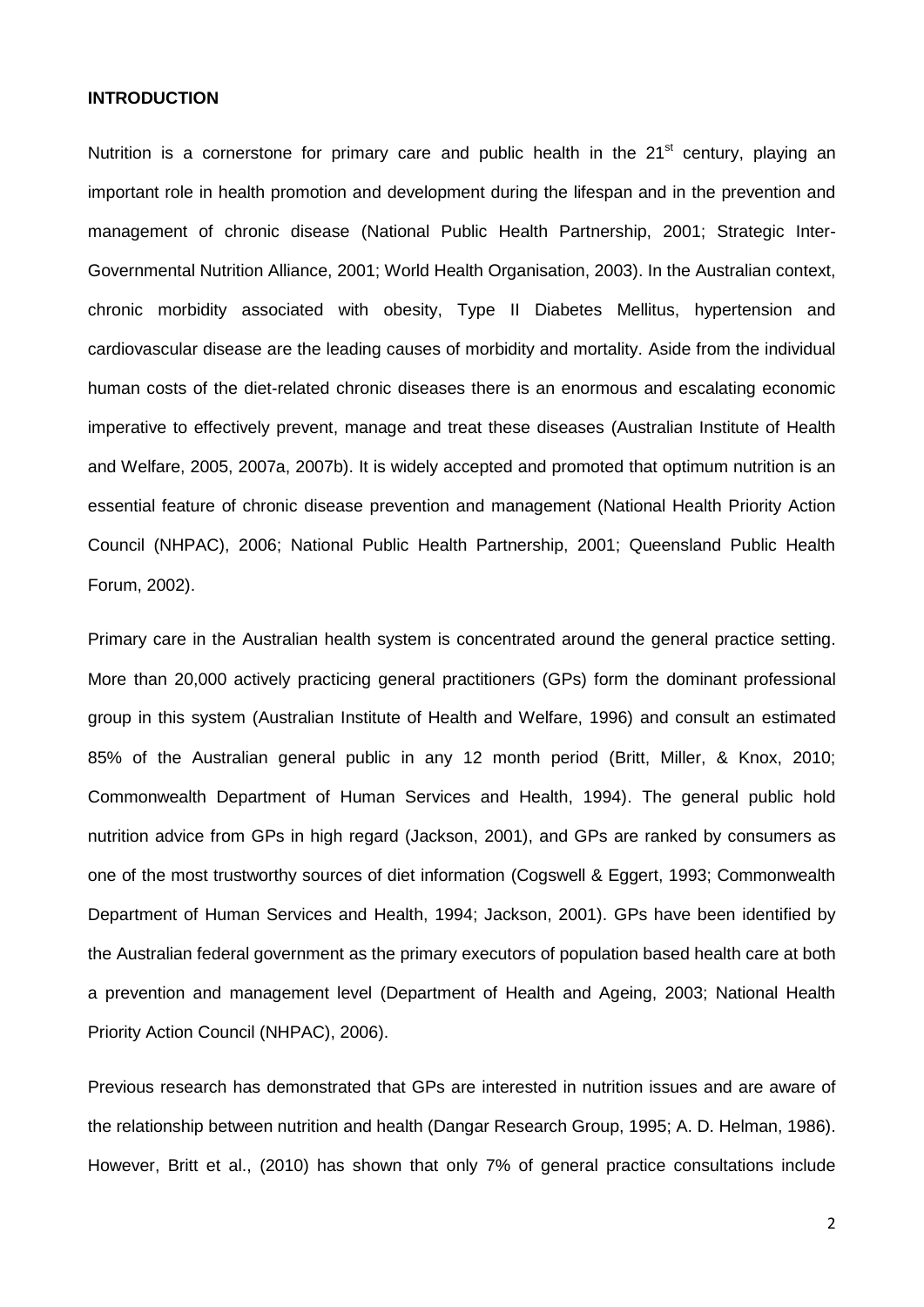nutrition-related counselling, which is low considering the rates of chronic disease presentation to GPs have increased since 1998-99 (Australian Institute of Health and Welfare, 2009). For example, the rate of hypertension has increased from 8.3 to 9.9 per 100 encounters, diabetes from 2.6 to 3.7 per 100 encounters and lipid disorders from 2.5 to 3.7 per 100 encounters (Australian Institute of Health and Welfare, 2009). International studies suggest that there are a number of barriers to effective nutrition counselling in general practice, including uncertainty about the effectiveness of nutrition counselling, perceived inadequate skills in providing nutrition counselling (practice self efficacy), lack of financial incentives and a lack of systematic and organised approach within the practice (Eaton, McBride, Gans, & Underbakke, 2003; Feldman, 2000). Recent Australian studies suggest that although GPs consider their roles to be coordinators of health care (Pomeroy & Worsley, 2008) improvements in nutrition intervention and referral practices in general practice are needed (Pomeroy & Cant, 2010).

Workforce development to build capacity to implement services and strategies for chronic disease prevention and care has been identified as a priority action area in the national chronic disease strategy (NHPAC, 2006). International studies have suggested that preparation of the GP workforce to provide competent and effective nutrition promotion is inadequate (Adams, Lindell, Kohlmeier, & Zeisel, 2006; Vetter, Herring, Sood, Shah, & Kalet, 2008; Walker, 2000; Winick, 1989, 1993). Limited research of this nature has been conducted within the Australian context, consensus about what constitutes adequate (quantity) and effective (quality) nutrition education in medical schools has not yet been established. The shift of medical education to integrated models of education such as problem-based and case-based learning presents other challenges in terms of ensuring adequate medical student exposures that facilitate competency development in nutrition care.

There is a growing trend for professions to utilise competency standards to inform curriculum design and teaching approaches that promote clear role expectations and ensure consistency in graduate performance. Although other health professions utilise such competency descriptions, no such standards have been developed for GPs in Australia. In the US, competency expectations of family physicians relating to nutrition have been drafted from guidelines by the American Academy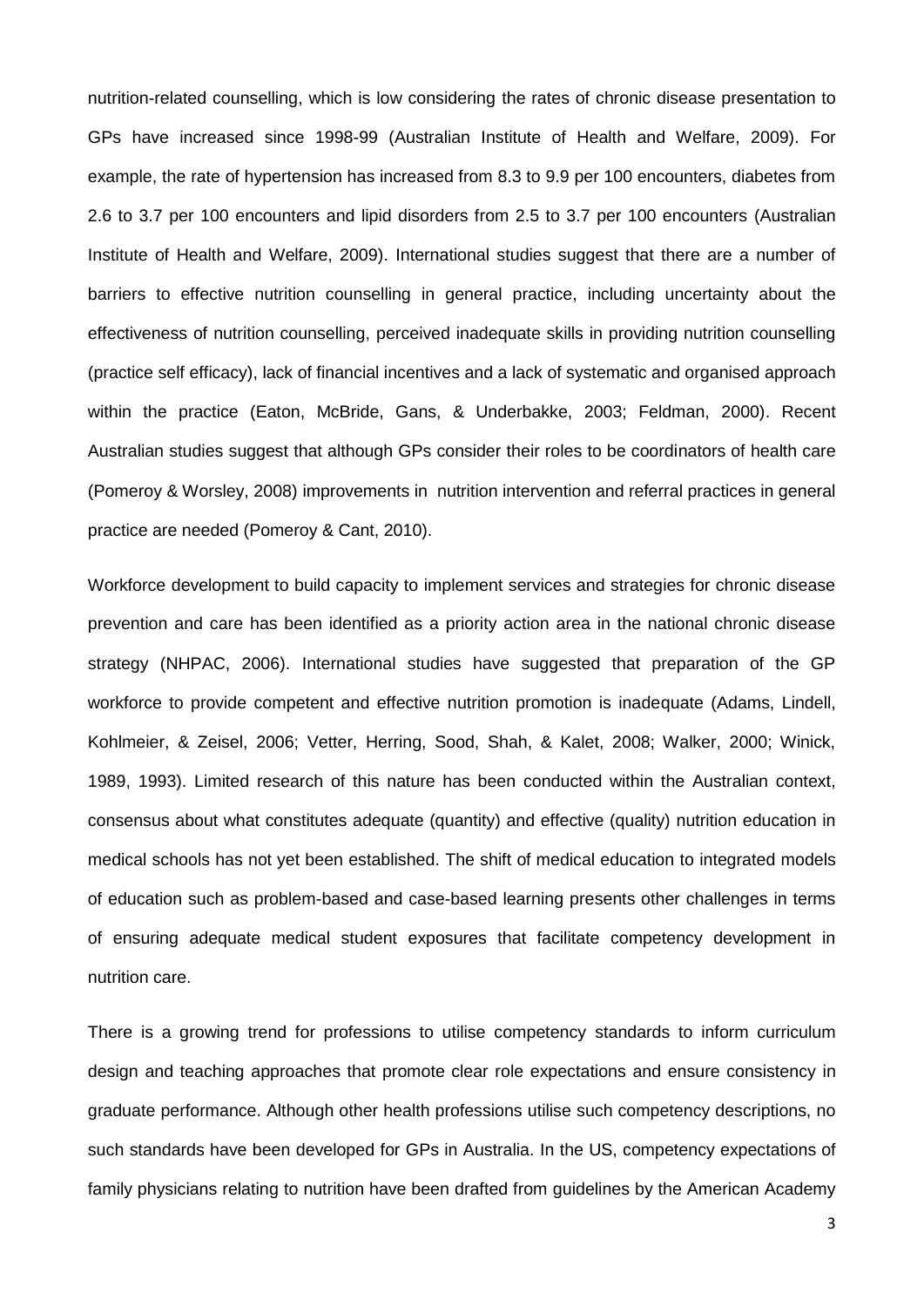of Family Physicians and are currently recommended for medical nutrition education curriculum development (American Academy of Family Physicians, 2000; Feldman, 2000).

The lack of research investigating nutrition care roles, practices and workforce capacity in general practice forms a major gap in the literature given the importance placed on GPs as providers of nutrition interventions that both prevent and manage disease.

Medical educators represent an informed source of information about general practice workforce preparation and the realities of practice in this setting, and therefore as information rich stakeholders in this context. This qualitative study aimed to explore the perceptions of general practice medical educators (GPMEs) regarding the role of GPs in general practice nutrition care, the competencies required by GPs to provide effective nutrition care and the learning and teaching strategies best suited to develop these competencies.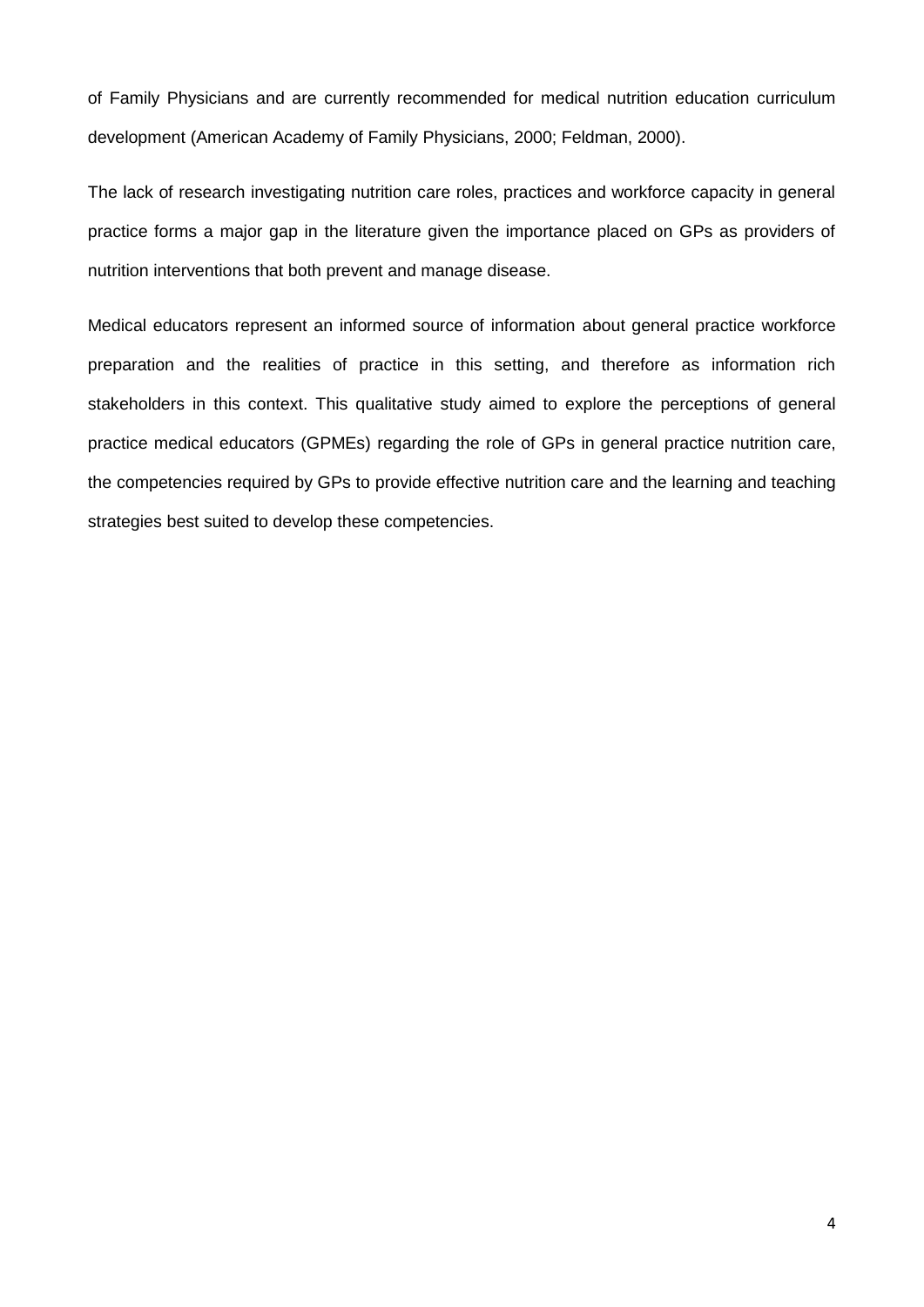#### **METHODS**

The study was approved by Griffith University Human Research Ethics Committee, and all individuals gave informed consent before participating.

## **Participants**

Purposive sampling was used to recruit participants involved in university medical education within the general practice specialty at Australian and New Zealand universities currently conducting degrees in medicine. Twenty-one degrees (from twenty universities) were identified by the Undergraduate Medicine & Health Sciences Admission Test (UMAT) website as well as Australian Medical Students' Association Med School Guide on the basis of the degrees offered in 2009.

Each university website staff directory was examined for contact details of staff involved in general practice education. In the case of this information being unavailable, an email was sent to the respective School of Medicine requesting the contact details for faculty members within the general practice specialty. Each identified staff member (n=91) was sent an initial introductory email, including a participant information sheet. Seventeen staff members replied indicating they were not GPMEs. From the remaining 74 staff members, inferred consent was noted through email reply of 20 participants and organisation of appropriate interview time.

#### **Data Collection and Interview Design**

Data collection comprised of individual semi-structured telephone interviews utilising open-ended questions to guide discussions (refer Table 1 Interview guide and inquiry logic). The interview guide was developed following a review of published literature. Interviews were on average 21 minutes, with a range of 16 to 26 minutes. Recording of interview data was completed by two methods: written notes of key responses were taken by the interviewer and interviews were audiotaped.

#### **Table 1: Interview guide and inquiry logic**

Insert about here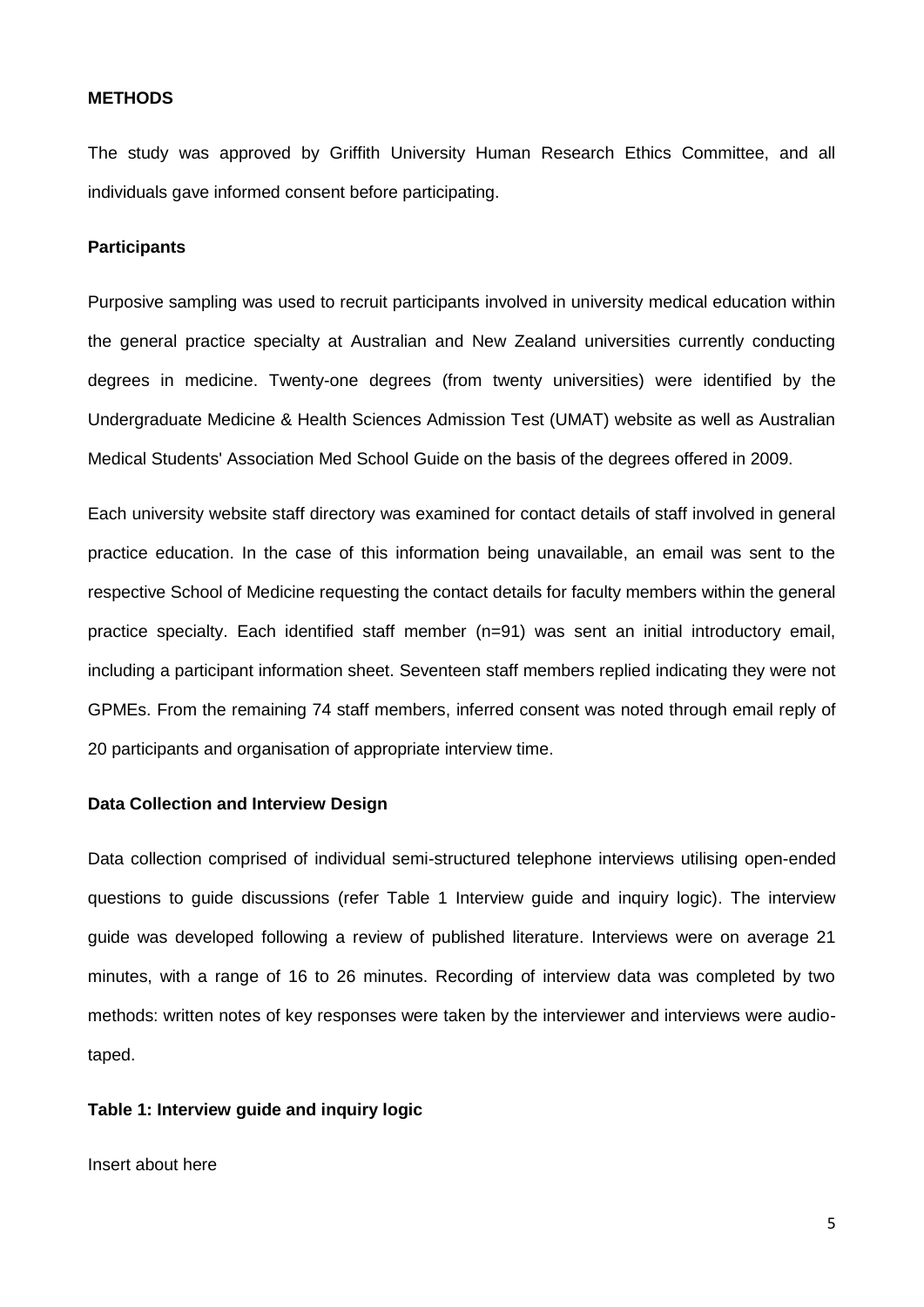### **Data Analysis**

Following each telephone interview, audio-tapes were transcribed using indexing and partial transcription. The indexed transcriptions were thematically analysed using the constant comparison method, identifying trends and common ideas shared by interviewed medical educators (Strauss & Corbin, 1998). These thematic trends were coded, allowing for comparisons between interviews. Independent coding by two researchers (author 1 & 2) was completed and themes discussed and confirmed to verify the analysis. Indicative quotes from transcripts have been used to illustrate key themes identified from the data.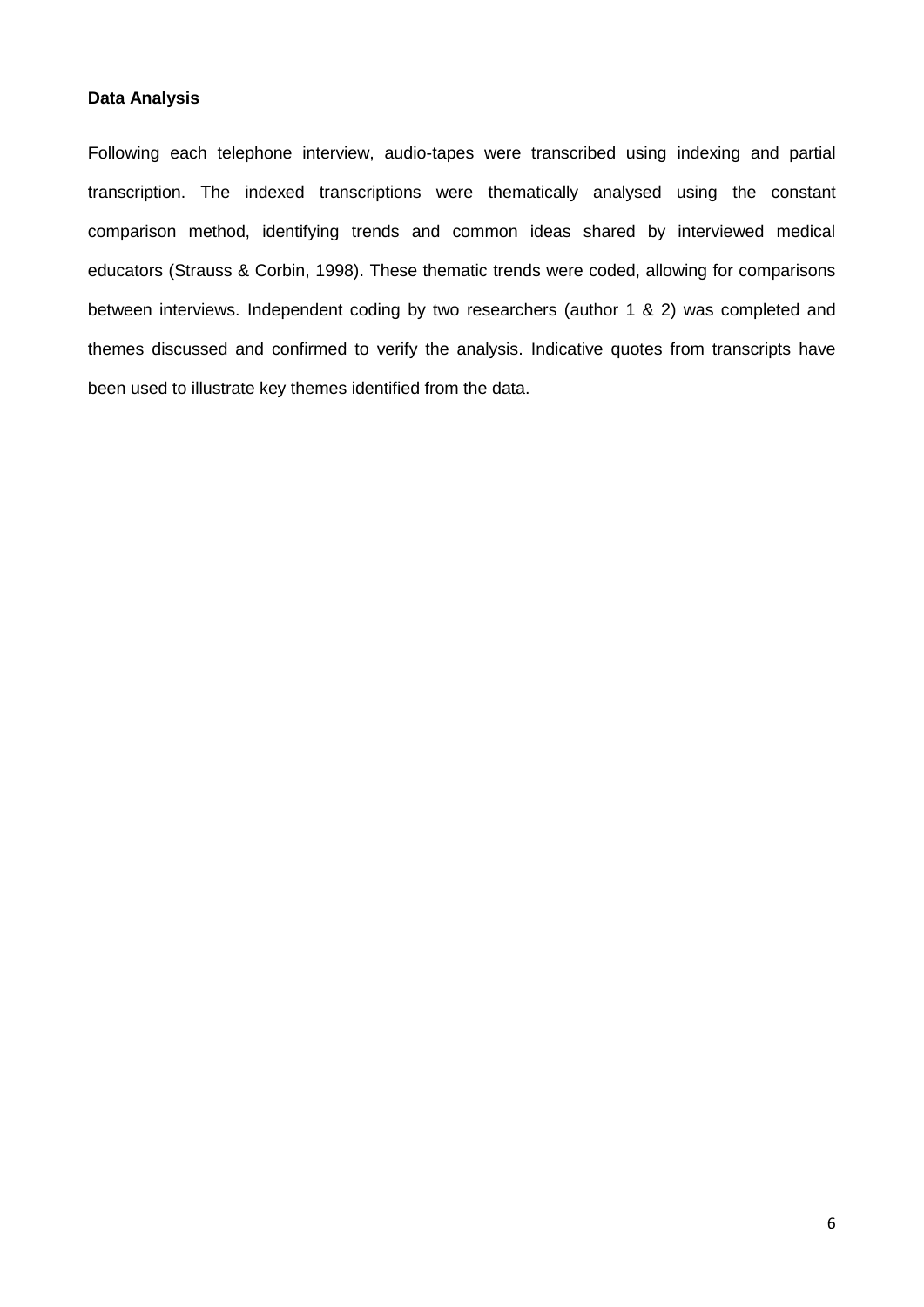#### **RESULTS**

A total of twenty general practice medical educators from fourteen universities across Australia and New Zealand participated in the study, with key demographic characteristics of the sample summarised in Table 2. Based on an initial invitation sample frame of 74 GPMEs, this represents a 27% response rate. The attributes of the GPME study sample indicate equal gender representation, a mix of levels of academic seniority and a high degree of extant involvement in both medical education and general practice.

**Table 2: Demographic Characteristics of Participants (n = 20).** 

*Insert about here*

# **Role of General Practitioners and Nutrition Care**

GPMEs interviewed generally agreed that nutrition was an important part of patient care across a range of clinical and lifestyle scenarios across the spectrum of health care, including prevention and treatment. Most GPMEs believed that it was important for GPs to provide nutrition advice to patients (Table 3).

*"I think most quality general practitioners would see it [nutrition care] as a very important part of clinical practice…"* (Participant 15, Male, Lecturer, Currently working as a GP)

Despite this widespread opinion, there was some disagreement concerning the scope of responsibilities of GPs with respect to the implementation of nutrition care practices, ranging from providing general lifestyle advice through to integrated nutrition assessment and issue specific dietetic advice. Most recognised however that existing roles of GPs in nutrition care are superficial and that the capacity to deliver services was constrained. The common opinion of GPMEs was that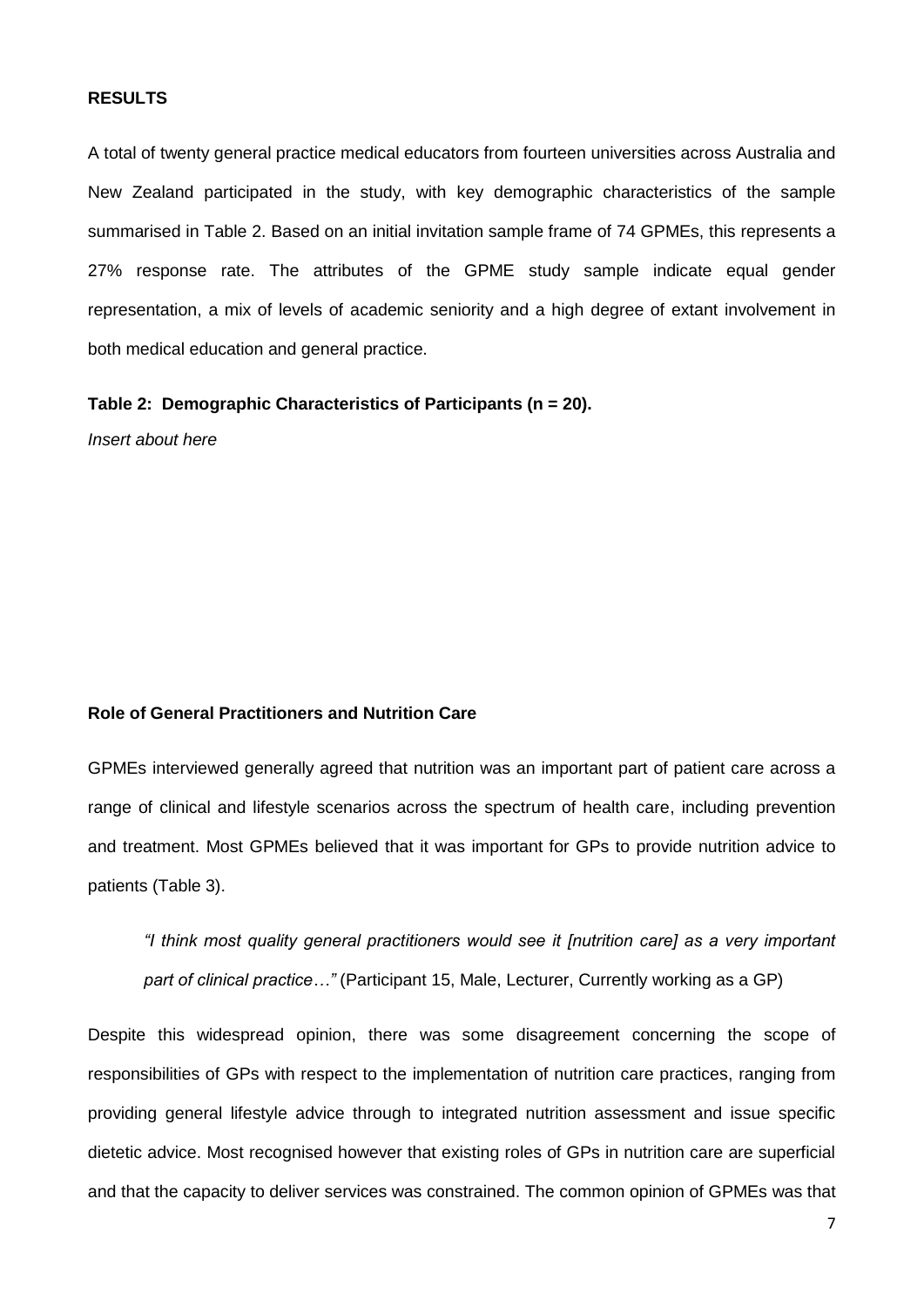GPs should facilitate the first line intervention for nutrition-related conditions and refer to dietitians for difficulties or complications.

*"I think the role of GPs is really to make an assessment of a person's nutritional status and then rather than get in to detailed dietary counselling, involve a dietitian to cover that side of things."* (Participant Three, Female, Senior Lecturer, Current GP Supervisor)

*"We [general practitioners] should be competent to provide general advice in relation to healthy lifestyle at all ages."* (Participant Four, Male, Professor, Current GP)

These opinions were reinforced by a commonly stated frustration with the perceived ineffectiveness of providing nutrition education and advice in general practice, measured by a lack of improvement of the patient's condition following nutrition advice.

*"We can do one round of basic intervention and if that doesn't work or the patient is very unwell then refer on."* (Participant One, Female, Associate Professor, Current GP Researcher)

*"For many doctors they quickly become disillusioned with giving diet related advice, or working with people on diet related issues because they don't see progress, and I think you'll see many people become cynical as a result, and that may in fact change how they run a consultation".* (Participant Eight, Female, Lecturer)

**Table 3: GPMEs key response themes relating to nutrition care in General Practice**

*Insert about here*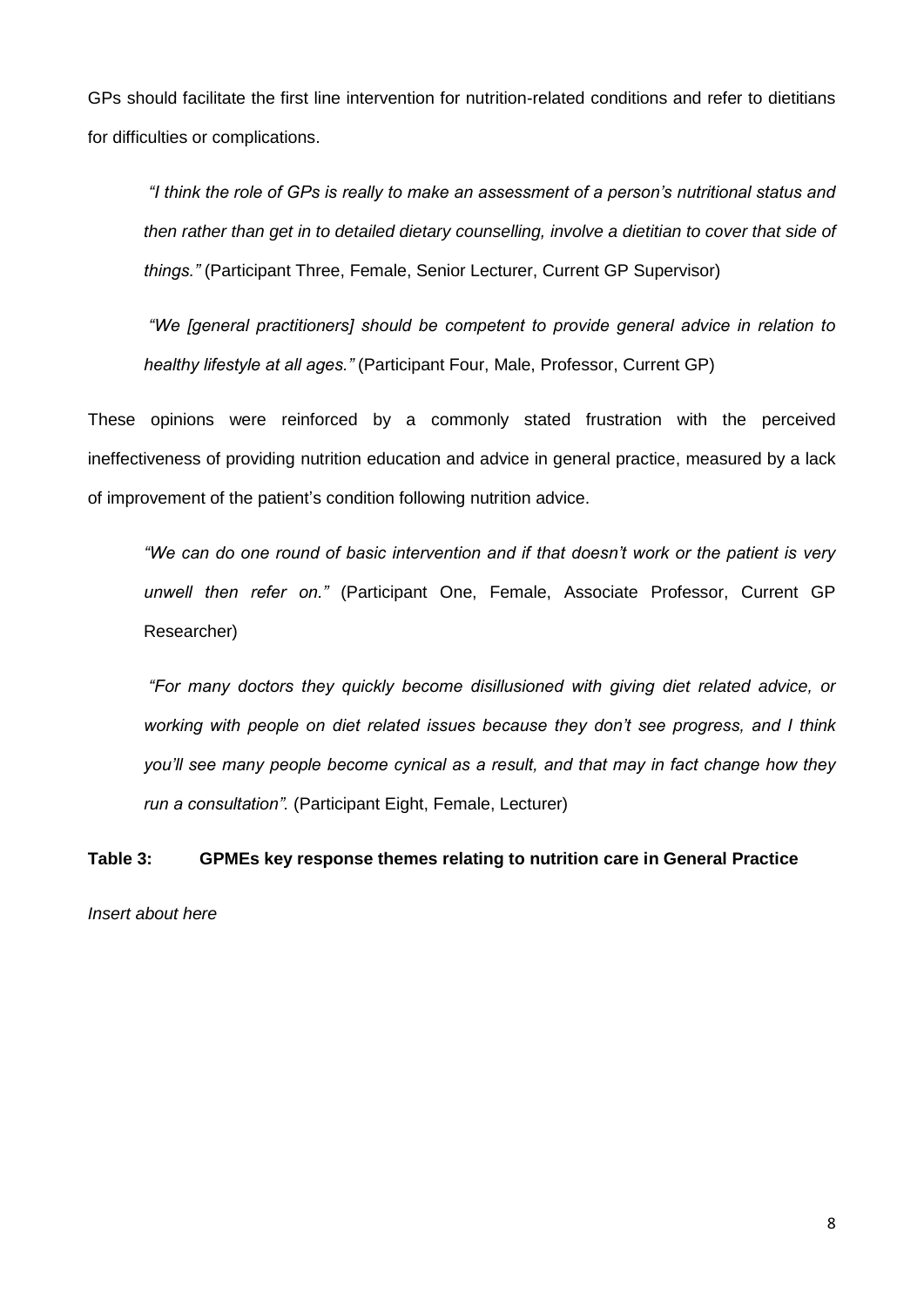### **Barriers to the provision of effective nutrition care in General Practice**

Discussions with GPMEs regarding the factors impacting on the feasibility and effectiveness of nutrition intervention identified two main themes. A lack of time and a lack of appropriate skills were consistently identified as barriers to the provision of effective and comprehensive nutrition care. These two factors were often considered simultaneously, and were recognised as major barriers to nutrition care in general practice consultations.

*"I think it's [nutrition care] difficult in general practice, I mean you haven't got the time or the skills to go into details."* (Participant 11, Male, Professor, Current GP Supervisor)

*"I don't feel like I have the skill and the time to be giving them [patients] the kind of detailed information they need about diet"* (Participant 10, Male, Lecturer, Current GP & GP Researcher)

#### **Competencies for Effective Nutrition Care by Australian General Practitioners**

The following quote illustrates a common point (and in this case frustration) made by GPMEs about the high expectations placed on GPs with respect to being competent to deliver care for a range of circumstances and conditions.

*"As GPs, we get a lot of stuff dumped on us. Everybody thinks that by educating us they are going to certainly solve the world's problems. I guess from our side of the fence it feels that everybody expects us to know everything about everything...can you imagine what that must be like?"* (Participant One, Female, Associate Professor, Current GP Researcher)

When asked to identify knowledge, skills and attitudes (competencies) necessary for GPs to perform effective nutrition care, the most common response theme related to in-depth knowledge of nutrition. Differences were apparent concerning what these essential nutrition concepts are, as well as the level of complexity of such concepts.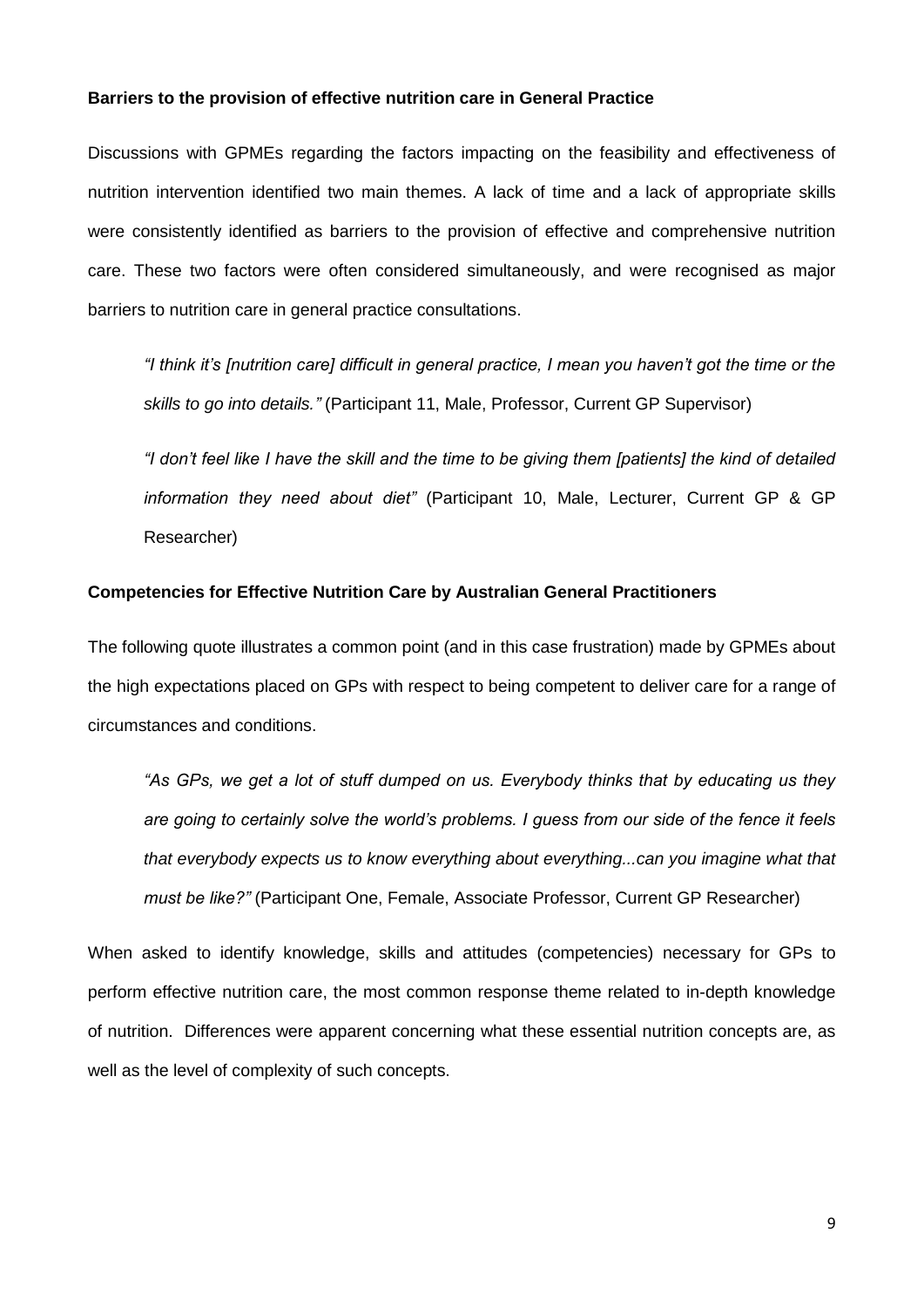*"I think there's a continuum from really basic dietetic knowledge, which I would expect every doctor to have a good handle on like how many calories are in particular foods...and simple stuff like diabetic management."* (Participant Seven, Male, Lecturer, Current GP)

*"I think doctors should know simple things around guidelines for a healthy diet. As general practitioners we are generalists, so maybe not complicated things like Type II Diabetes and gluten intolerances."* (Participant Six, Female, Professor)

The above examples illustrate and contrast differences in perceived simple and complex nutritionrelated conditions. Required skills identified focused on assessment of nutrition conditions and counselling patients concerning diet were the two most common themes reported. GPMEs were consistent in their belief that the current level of these skills possessed by GPs is inadequate.

A universal attitude deemed as essential for GPs to possess was an awareness of the importance of optimal diet. This attitude was also considered to be a primary factor in the facilitation of effective nutrition care, with GPMEs suggesting that without this attitude, nutrition care would not be at a satisfactory level.

*"I think the bottom line is an awareness of the importance of diet..."* (Participant 14, Male, Professor, Current GP Supervisor)

*"GPs would need to place nutrition at a high enough level of importance that it actually gets time in the consultation; otherwise it just won't get mentioned.*" (Participant Five, Female, Senior Lecturer, Current GP)

#### **Learning and Teaching Strategies for Developing Nutrition Competencies**

GPMEs were united in a belief that medical student education in nutrition, both current and past, is inadequate and marginalised.

*"I think there's a lack of it [medical nutrition education]. In fact I'm sure there is. We need to train our general practice supervisors [in] more nutrition too."* (Participant 19, Male, Lecturer, Current GP & GP Researcher)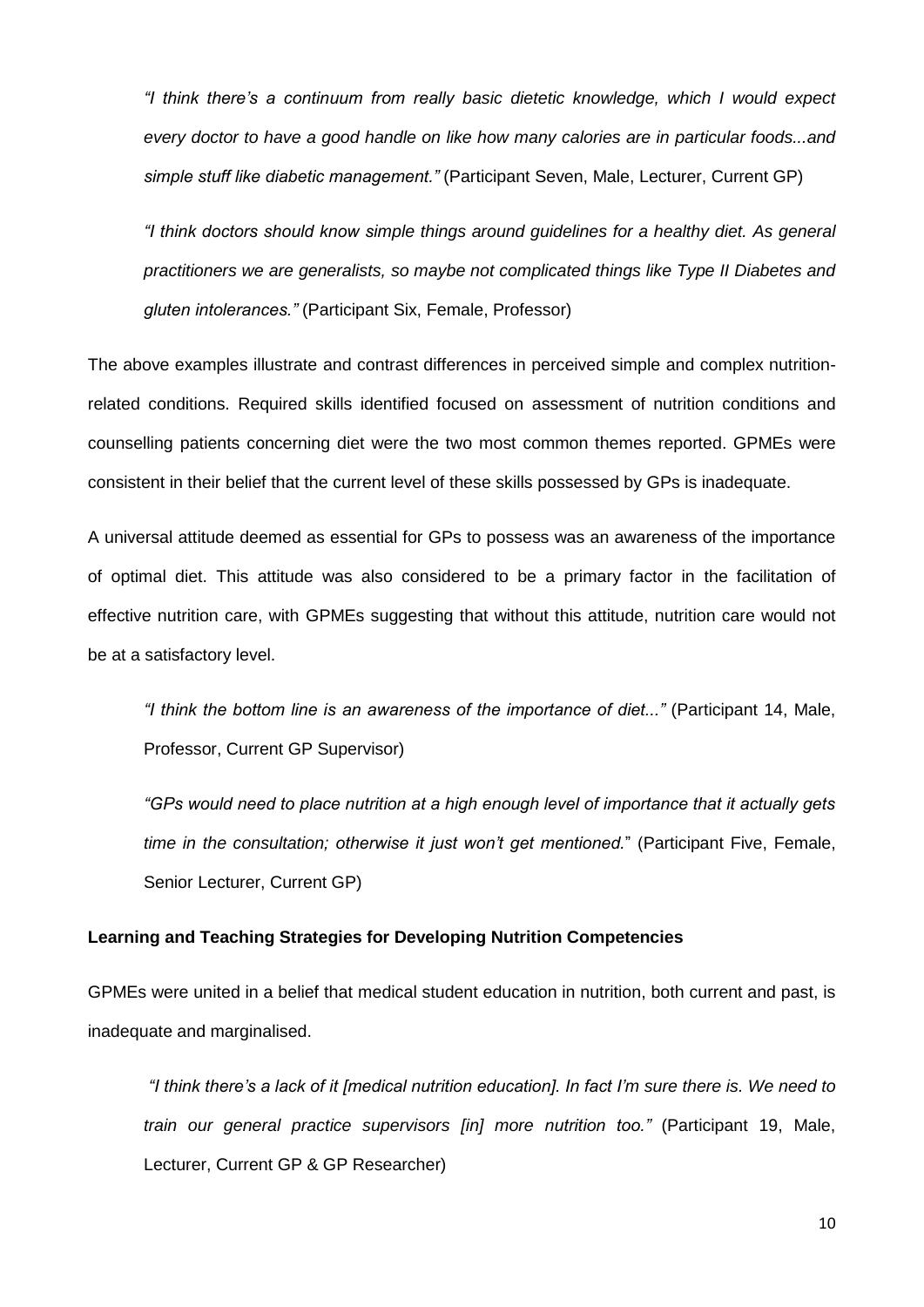*"I can tell you what happened to me at an undergraduate level with nutrition, which is laughable in that we had one scheduled lecture that no one turned up to."* (Participant Seven, Male, Lecturer, Current GP)

When questioned about increasing nutrition teachings at tertiary level medical education, many participants stated that curricula at medical institutions are currently overcrowded. If the quantity of nutrition education were to increase, another area of learning would therefore need to decrease.

*"It's a pretty packed curriculum, but it's an important topic as well."* (Participant Three, Female, Senior Lecturer, Current GP Supervisor)

*"There's just the challenge of time, I mean if you focus on nutrition you're likely to be displacing some other activity".* (Participant 15, Male, Professor, Current GP Supervisor)

A common theme amongst GPMEs relating to the most effective way to teach nutrition competencies was to have an integrated approach with nutrition knowledge and skills development integrated with clinical learning in a clinical context (e.g. problem-based and case-based learning rather than discrete courses on nutrition).

*"I personally think it's better to integrate it [nutrition education] because of this challenge of having such as broad spectrum of nutritional issues and nutritionally related clinical problems that we deal with...how can you possibly or should you separate that? ...I think most GPs will find that kind of learning more relevant."* (Participant One, Female, Associate Professor, Current GP Researcher)

Other themes which were regarded as important in developing positive attitudes and skills surrounding nutrition in general practice were practical experience in a case-based fashion, as well as 'on-the-job' training with dietitians.

A small number of GPMEs commented on the requirement to increase the level of nutrition in exams to motivate medical students learning about nutrition, particularly when attitudes that marginalise nutrition in clinical care are evident amongst educators and practitioners.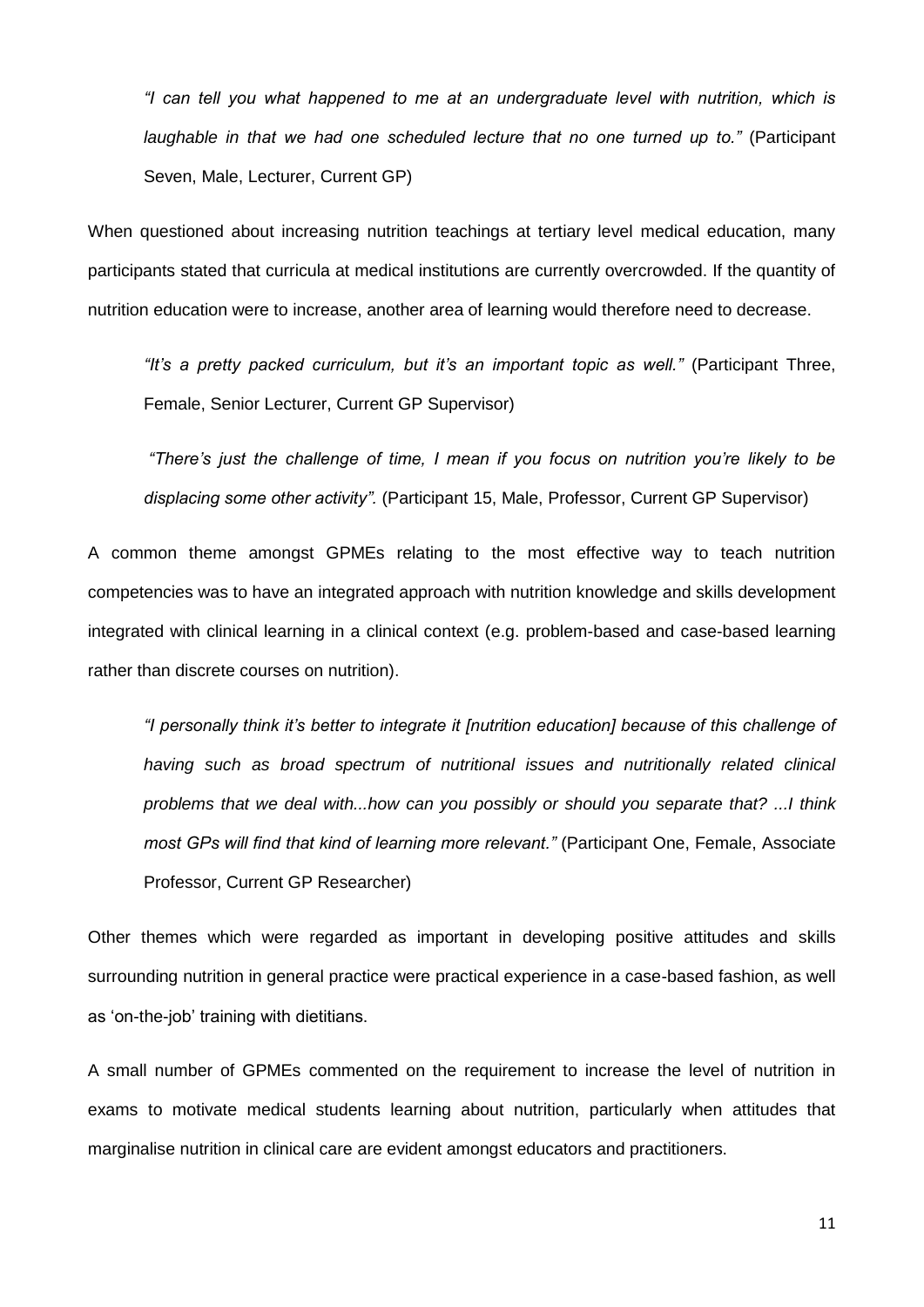*"I think the bar is set way too low in terms of minimum requirements in undergraduate training; so that bar needs to be raised...and really that borders on negligence what doctors are doing, and we would consider it completely inadequate if say a specialist didn't know of an important new treatment that could not only improve a person's qualify of life but also make a significant difference to their outcomes. Doctors are uninformed."* (Participant 17, Male, Senior Lecturer, Current GP Researcher)

This comment contrasts with previous comments about the pressure and unrealistically high expectations that GPs be competent across a wide range of areas. It appears that although some GPs may feel overwhelmed by the knowledge and skill competency expectations placed upon them, there is a consistent view that the level of medical nutrition education needs to be increased.

#### **DISCUSSION**

The response rate and non-probability based purposive sampling method used in this study is likely to have recruited GPMEs with an interest in nutrition and/ or education issues, introducing a potential source of sampling bias. We contend however that in the context of a qualitative study seeking to explore the perceptions of information rich stakeholders, this potential bias is an advantage rather than a limitation. The sample attributes in this study confirm that informants interviewed were significantly involved in the specialty of general practice through current teaching, practising, research and vocational supervision. It can therefore be reasonably assumed that the perceptions expressed by this sample are well-informed and up-to-date with the Australian general practice and workforce development contexts.

The mismatch in opinions regarding the importance of nutrition in general practice care and actual nutrition care service provision (described by GPMEs as limited, superficial and often ineffective) is consistent with previous general practice research indicating that although medical students and GPs perceive nutrition counselling as a priority this is not demonstrated in performance (Helman, 1997; Levine, et al., 1993; Vetter, et al., 2008). Perceptions amongst GPMEs about the ineffectiveness of nutrition counselling they provide in general practice is reflected in international literature (Vetter, et al., 2008). It is unclear from this study if this opinion reflects the limited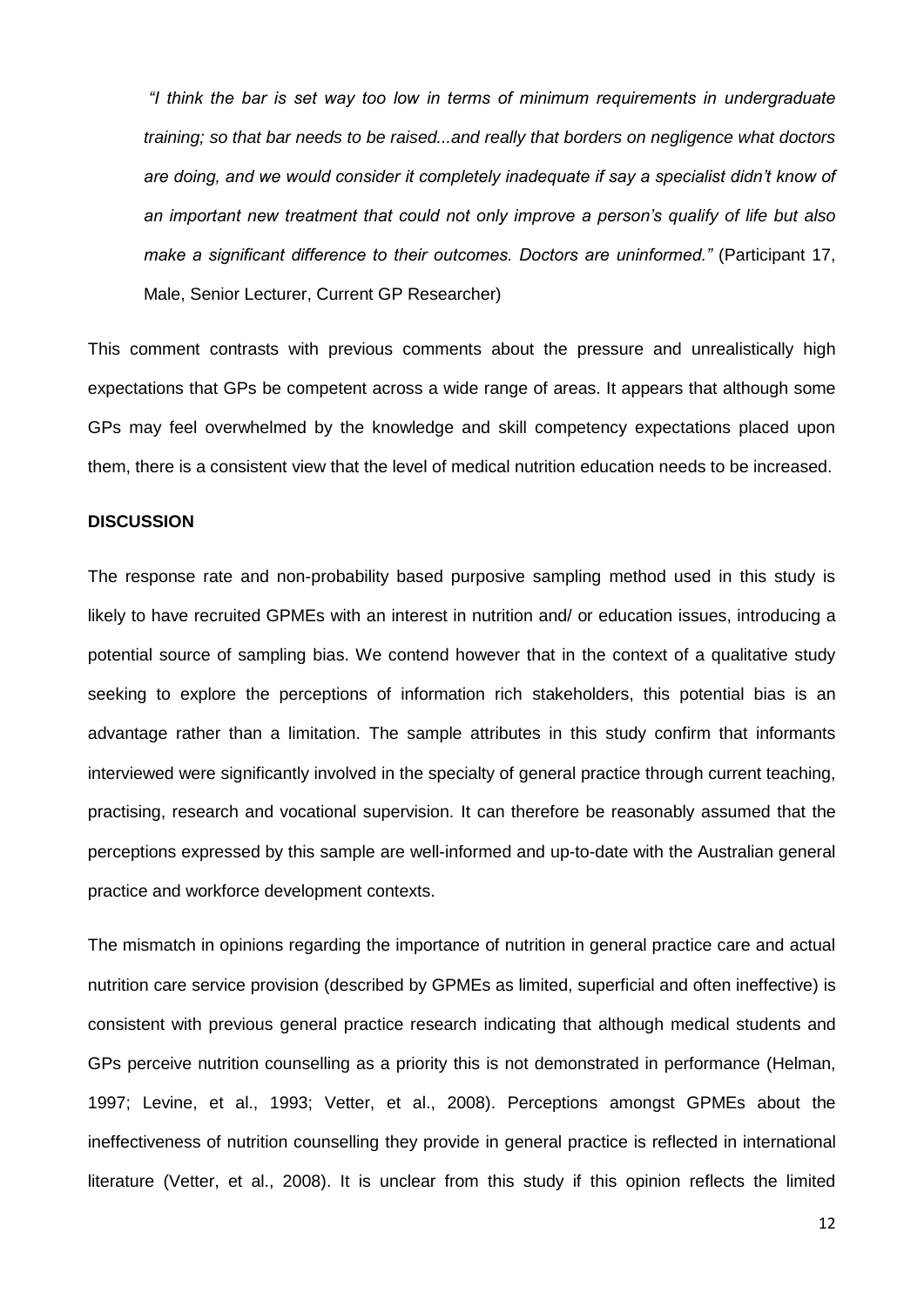effectiveness of the GP because of competency gaps or other barriers in practice or the actual effectiveness of the dietary care intervention. A recent systematic review of the management of blood cholesterol involving dietary guidance has suggested that GPs are indeed less effective than dietitians and patient self-help resources in achieving cholesterol reductions via dietary change (Thompson, et al., 2003).

The widespread opinion expressed by GPMEs in this study that inadequate GP preparation in nutrition care in medical education is supported by earlier studies (Darer, Hwang, Pham, Bass, & Anderson, 2004; Kushner, 1995). Earlier studies suggest that improving GP self-efficacy and attitudes about nutrition care practices is needed throughout workforce preparation, which is expressed in practice with increases in the quantity and quality of nutrition counselling and promotion (Carson, Gillham, Kirk, Reddy, & Battles, 2002; Mihalynuk, Scott, & Coombs, 2003).

The Royal Australian College of General Practitioners (RACGP) specifies 'consistency' as one of the primary standards for general practice (Royal Australian College of General Practitioners, 2007). The disparity observed concerning the perceived role of nutrition care in the general practice setting suggests that the consistency of care provision among GPs with regard to nutrition may vary considerably. As a result, patients treated by the same GP over a period of time may receive considerably diverse nutrition care compared to other patients with a similar condition visiting other GPs.

The barriers to effective nutrition care identified by GPMEs in this study, of limited time and nutrition care competencies amongst GPs (a proxy for inadequate preparation), reflects the existing literature (Helman, 1997; Kelly & Joffres, 1990; Kushner, 1995; Levine, et al., 1993; Wells, Lewis, Leake, & Ware, 1984). Also, the perception of insufficient time to counsel or advise patients about nutrition-related issues is consistent despite recent alterations to Medicare reimbursements to GPs to include extended consultations (Britt, Valenti, Miller, & Farmer, 2004).

The suggestions from GPMEs that current level of medical nutrition education and subsequent GP knowledge and skills is inadequate is inconsistent with the RACGP view of GPs as 'leaders' in health care regarding provision of chronic disease prevention and management (The Royal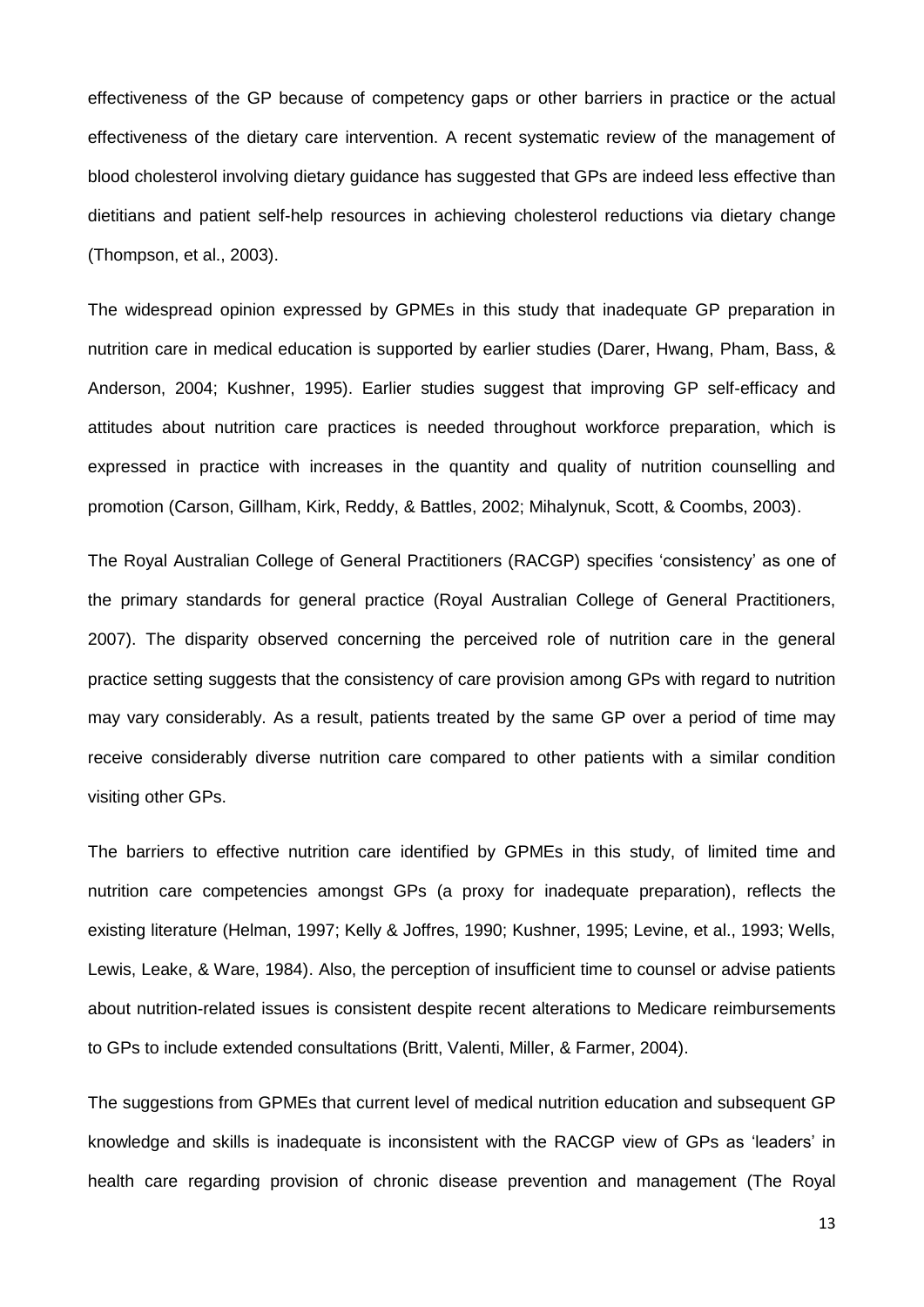Australian College of General Practitioners, 2005). Others have stipulated a mandatory increase in both the quantity and quality of nutrition education received by medical students at tertiary level education (Adams, et al., 2006; Aronson, 1988; Campbell, 1996; Dietitians Association of Australia, 1992).

The Australian general practice system involves limited consultation periods and superficial interventions by practitioners who often believe they are underprepared to provide effective nutrition care. The current general practice setting may therefore be unsuitable for efficient primary care in the context of nutrition. Further research is required to explore the topic in-depth, and identify strategies to improve nutrition care and referral practices provided in the general practice setting.

#### REFERENCES

- Adams, K. M., Lindell, K. C., Kohlmeier, M., & Zeisel, S. H. (2006). Status of nutrition education in medical schools. *American Journal of Clinical Nutrition, 83*(4), 941S-944S.
- American Academy of Family Physicians. (2000). Recommended core educational guidelines on nutrition for family practice residents. *American Family Physician, 40*, 265-266.
- Aronson, S. M. (1988). Medical-education and the nutritional sciences. [Editorial Material]. *American Journal of Clinical Nutrition, 47*(3), 535-540.
- Australian Institute of Health and Welfare. (1996). *Australia's health 1996: the fifth biennial report of the Australian Institute of Health and Welfare.* Canberra, Australia.
- Australian Institute of Health and Welfare. (2005). *Health system expenditure on chronic diseases*. Canberra: Australian Institute of Health and Welfare,.
- Australian Institute of Health and Welfare. (2007a). *Health expenditure Australia 2007-08*. Canberra: Australian Government.
- Australian Institute of Health and Welfare. (2007b). Incidence and prevalence of chronic diseases Retrieved 14th July 2009, from [http://www.aihw.gov.au/cdarf/data\\_pages/incidence\\_prevalence/index.cfm](http://www.aihw.gov.au/cdarf/data_pages/incidence_prevalence/index.cfm)
- Australian Institute of Health and Welfare. (2009). *General practice in Australia, health priorities and policies 1998-2008.* Canberra: Australian Institute of Health and Welfare,.
- Britt, Miller, & Knox. (2010). *General practice activity in Australia 2008-09*. Canberra: Australian Institute of Health and Welfare,.
- Britt, Valenti, L., Miller, G. C., & Farmer, J. (2004). Determinants of GP billing in Australia: content and time. *Medical Journal of Australia, 181*(2), 100-104.
- Campbell, L. V. (1996). Nutrition education in Australian universities: More famine than feast? *Australian and New Zealand Journal of Medicine, 26*(5), 625-626.
- Carson, J. A. S., Gillham, M. B., Kirk, L. M., Reddy, S. T., & Battles, J. B. (2002). Enhancing self-efficacy and patient care with cardiovascular nutrition eduction. *American Journal of Preventive Medicine, 23*(4), 296-302.
- Cogswell, B., & Eggert, M. S. (1993). People want doctors to give more preventive care. A qualitative study of health care consumers. *Archives of Familiy Medicine, 2*(6), 611-619.
- Commonwealth Department of Human Services and Health. (1994). *Better health outcomes for Australians*. Canberra, Australia.
- Dangar Research Group. (1995). *Diet, nutrition and the G.P.* Sydney, Australia.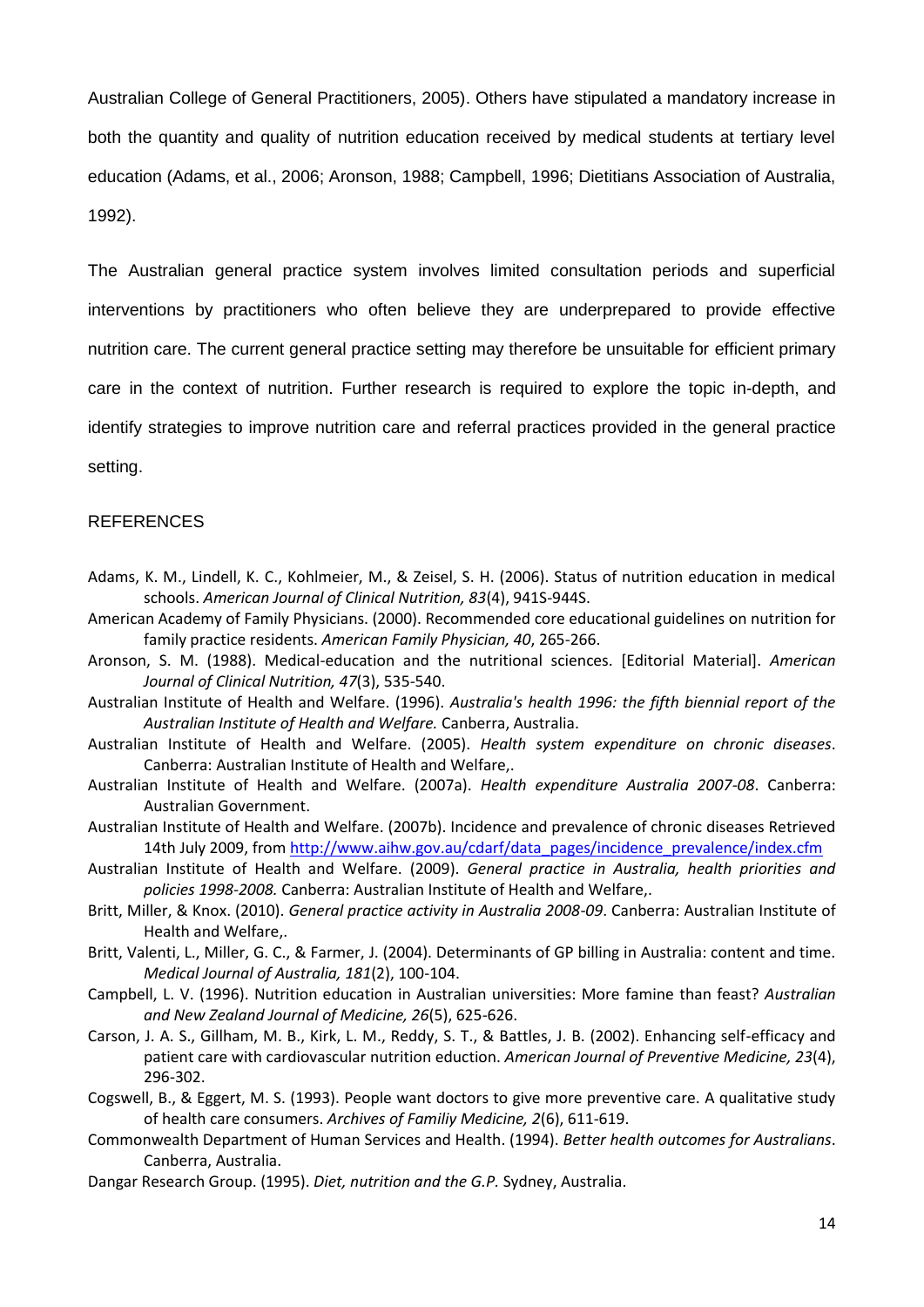- Darer, J. D., Hwang, W., Pham, H. H., Bass, E. B., & Anderson, G. (2004). More training needed in chronic care: A survey of US physicians. *Academic Medicine, 79*(6), 541-548.
- Department of Health and Ageing. (2003). *The Role of General Practice In Population Health – a Joint Consensus Statement of The General Practice Partnership Advisory Council and the National Public Health Partnership Group*. Canberra: Department of Health and Ageing.
- Dietitians Association of Australia. (1992). Nutrition in medical education in Australia. *Australian Journal of Nutrition and Dietetics, 49*, 140-144.
- Eaton, C. B., McBride, P. E., Gans, K. A., & Underbakke, G. L. (2003). Teaching nutrition skills to primary care practitioners. *Journal of Nutrition, 133*(2), 563S-566S.
- Feldman, E. B. (2000). Role of nutrition in primary care. *Nutrition, 16*(7-8), 649-651.
- Helman. (1997). Nutrition and general practice: An Australian perspective. *American Journal of Clinical Nutrition, 65*, S1939-S1942.
- Helman, A. D. (1986). *Practices, attitudes and knowledge of Australian GPs in relation to nutrition, with a special emphasis on vitamin prescribing*. Sydney, Australia: Department of Community Medicine, University of Sydney.
- Jackson, A. A. (2001). Human nutrition in medical practice: the training of doctors. *Proceedings of the Nutrition Society, 60*(2), 257-263.
- Kelly, S. A., & Joffres, M. R. (1990). Nutrition education practices and opinions of Alberta family physicians. *Canadian Family Physician, 36*, 53-58.
- Kushner, R. F. (1995). Barriers to providing nutrition counseling by physicians a survey of primary-care practitioners. *Preventive Medicine, 24*(6), 546-552.
- Levine, B. S., Wigren, M. M., Chapman, D. S., Kerner, J. F., Bergman, R. L., & Rivlin, R. S. (1993). A national survey of attitudes and practices of primary-case physicians relating to nutrition - strategies for enhancing the use of clinical nutrition in medical practice. *American Journal of Clinical Nutrition, 57*(2), 115-119.
- Mihalynuk, T. V., Scott, C. S., & Coombs, J. B. (2003). Self-reported nutrition proficiency is positively correlated with the perceived quality of nutrition training of family physicians in Washington State. *American Journal of Clinical Nutrition, 77*(5), 1330-1336.
- National Health Priority Action Council (NHPAC). (2006). *National Chronic Disease Strategy*. Canberra: Australian Government Department of Health and Ageing.
- National Public Health Partnership. (2001). *Preventing chronic disease: a strategic framework—background paper*. Canberra.
- Pomeroy, S. E. M., & Cant, R. P. (2010). General practitioners' decision to refer patients to dietitians: insight into the clinical reasoning process. *Australian Journal of Primary Health, 16*(2), 147-153.
- Pomeroy, S. E. M., & Worsley, A. (2008). Nutrition care for adult cardiac patients: Australian general practitioners' perceptions of their roles. *Family Practice, 25*, I123-I129.
- Queensland Public Health Forum. (2002). *Eat Well Queensland: 2002-2012 Smart Eating for a Healthier State*. Brisbane.
- Royal Australian College of General Practitioners. (2007). RACGP standards for general practices. Retrieved 19th October 2009, fro[m http://www.racgp.org.au/standards/153](http://www.racgp.org.au/standards/153)
- Strategic Inter-Governmental Nutrition Alliance. (2001). Eat well Australia: an agenda for action for public health nutrition 2000-2010. Retrieved 2nd May 2010, from <http://www.dhs.vic.gov.au/nphp/signal/natstrat.htm>
- Strauss, A., & Corbin, J. (1998). *Basics of Qualitative Research. 2nd Edition*. California: SAGE Publications.
- The Royal Australian College of General Practitioners. (2005). What is general practice? Definition of general practice and general practitioners. Retrieved 29 March 2010, from <http://www.racgp.org.au/whatisgeneralpractice>
- Thompson, R., Summerbell, C., Hooper, L., Higgins, J., Little, P., Talbot, D., et al. (2003). Dietary advice given y a dietitian versius other health professional or self-help resources to reduce blood cholesterol (review). *Cochrane Database of Systemmatic Reviews 3*.
- Vetter, M. L., Herring, S. J., Sood, M., Shah, N. R., & Kalet, A. L. (2008). What do resident physicians know about nutrition? An evaluation of attitudes, self-perceived proficiency and knowledge. *Journal of the American College of Nutrition, 27*(2), 287-298.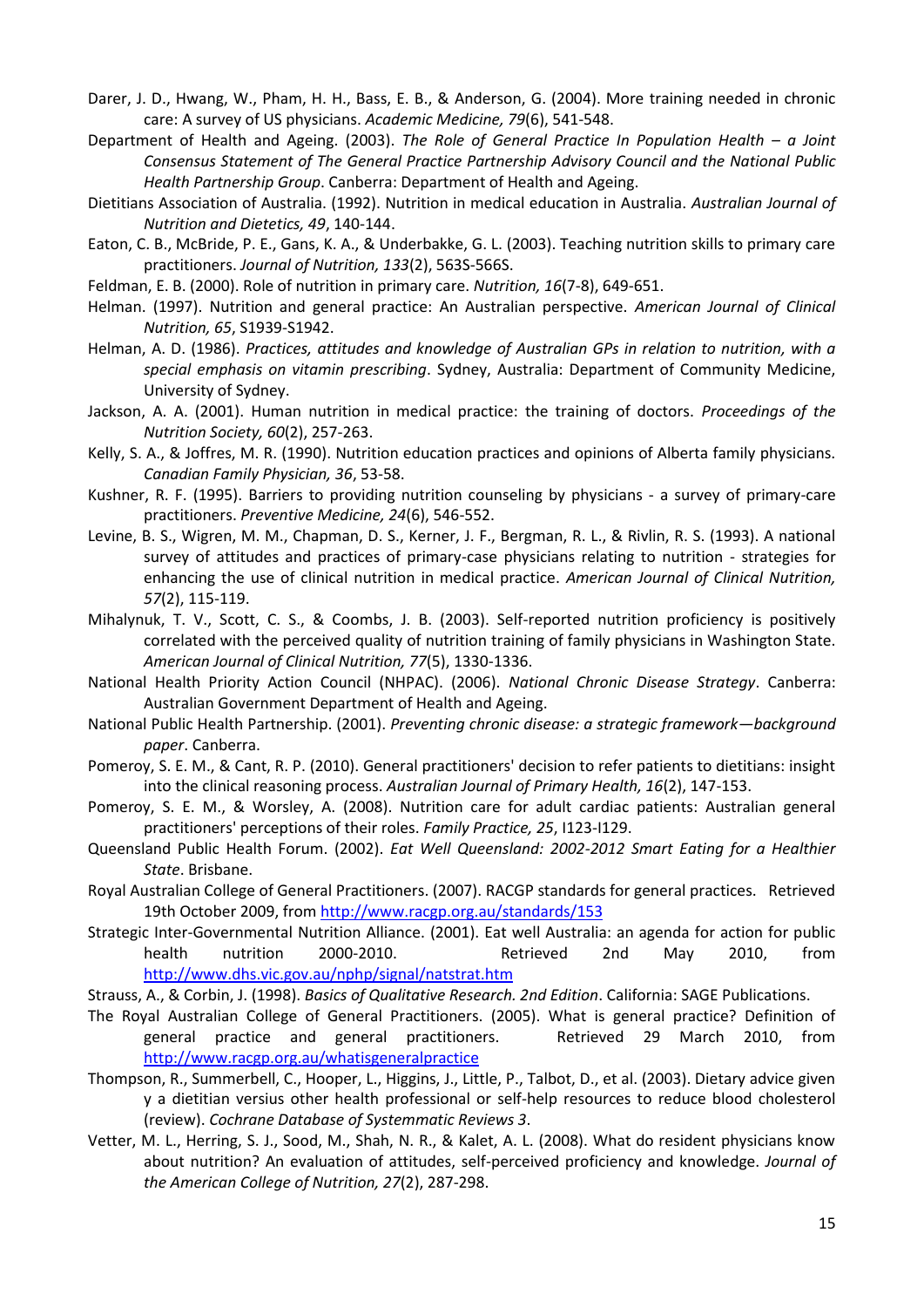- Walker, W. A. (2000). Advances in nutrition education for medical students Overview. *American Journal of Clinical Nutrition, 72*(3), 865S-867S.
- Wells, K. B., Lewis, C. E., Leake, B., & Ware, J. E. (1984). Do physicians preach what they practice a study of physicians health habits and counseling practices. *Journal of the American Medical Association, 252*(20), 2846-2848.
- Winick, M. (1989). *Report on nutrition education in United-States medical-schools* (Article No. 0028-7091).
- Winick, M. (1993). Nutrition education in medical-schools. *American Journal of Clinical Nutrition, 58*(6), 825-827.
- World Health Organisation. (2003). *Obesity and Overweight: WHO Global Strategy on Diet, Physical Activity and Health*, Geneva.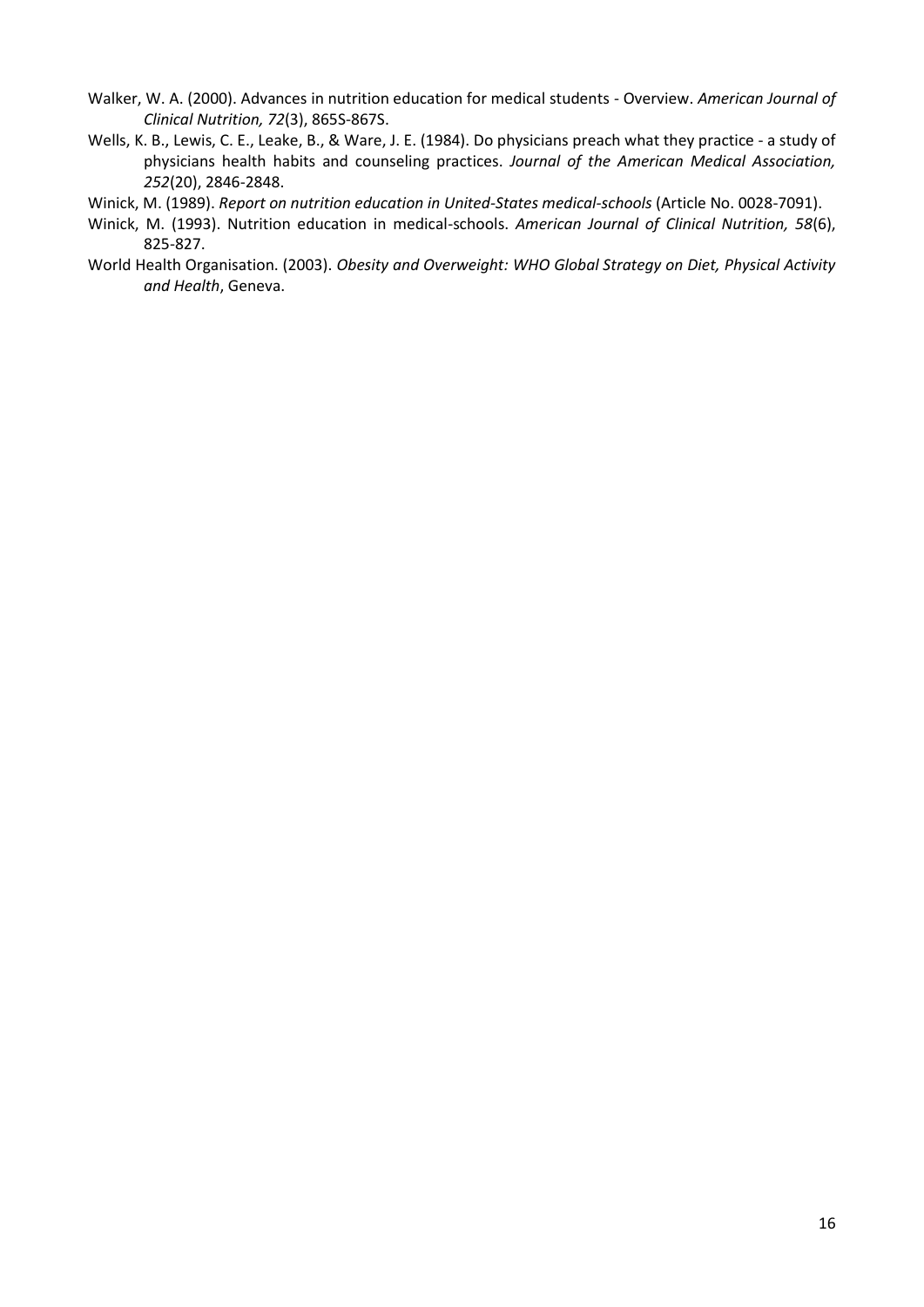| <b>Interview Questions</b>                                              | <b>Inquiry Logic</b>                                                                                                           |
|-------------------------------------------------------------------------|--------------------------------------------------------------------------------------------------------------------------------|
|                                                                         | Tell me about your experience and current involvement the Identify experiences important to the development of perceptions and |
| specialty of general practice?                                          | viewpoints regarding roles and responsibilities of GPs.                                                                        |
| How would you describe the current role of general practitioners with   | Determine what general practice educators perceive GPs role to be in                                                           |
| respect to integration of nutrition into care for their patients?       | nutritional care of patients.                                                                                                  |
| Considering the scope of general practice, what can general             | Explore the feasibility of nutrition care provision by GPs in the general                                                      |
| practitioners realistically do to promote nutrition to their patients?  | practice setting.                                                                                                              |
| To what degree do you believe nutrition-related conditions should be    | Consider what general practice educators believe based on their                                                                |
| managed by general practitioners?                                       | experiences.                                                                                                                   |
| What <b>competencies</b> (skills, knowledge and attitudes) would you    | Identify general practitioner competencies perceived as essential to                                                           |
| identify as necessary for general practitioners to perform these roles? | the successful treatment of nutrition-related conditions.                                                                      |
| What learning and teaching strategies do you think are required to      | Identify how nutrition care competencies can be developed at a                                                                 |
| develop these competencies of general practitioners?                    | tertiary, vocational and continuing education level for GPs.                                                                   |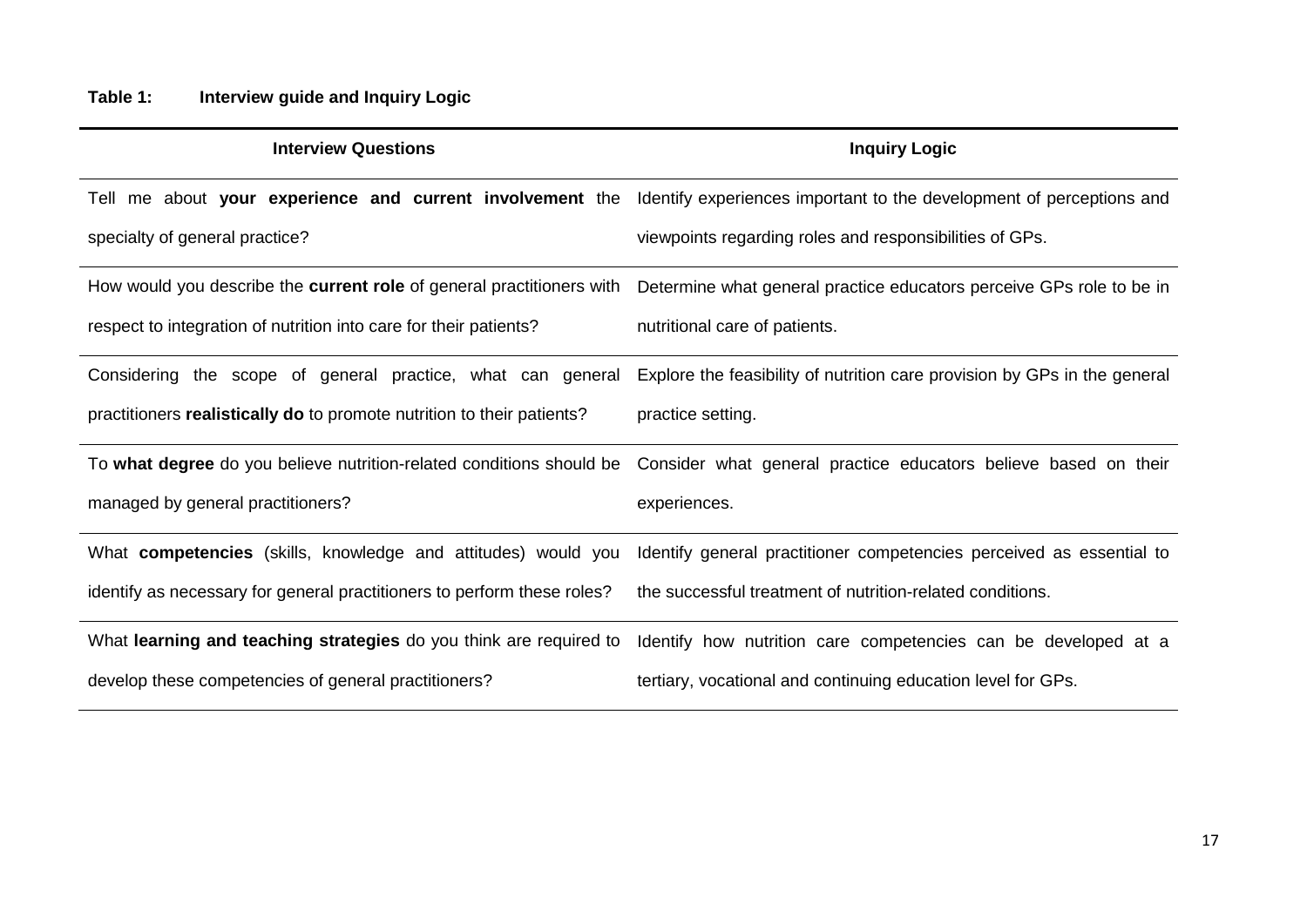| 10             | 50 |
|----------------|----|
|                |    |
| 10             | 50 |
| 5              | 25 |
| 3              | 15 |
| $\overline{7}$ | 35 |
| 5              | 25 |
| 19             | 95 |
| 16             | 85 |
| $\overline{7}$ | 35 |
| 7              | 35 |
|                |    |

# **Table 2: Demographic Characteristics of Participants (n = 20).**